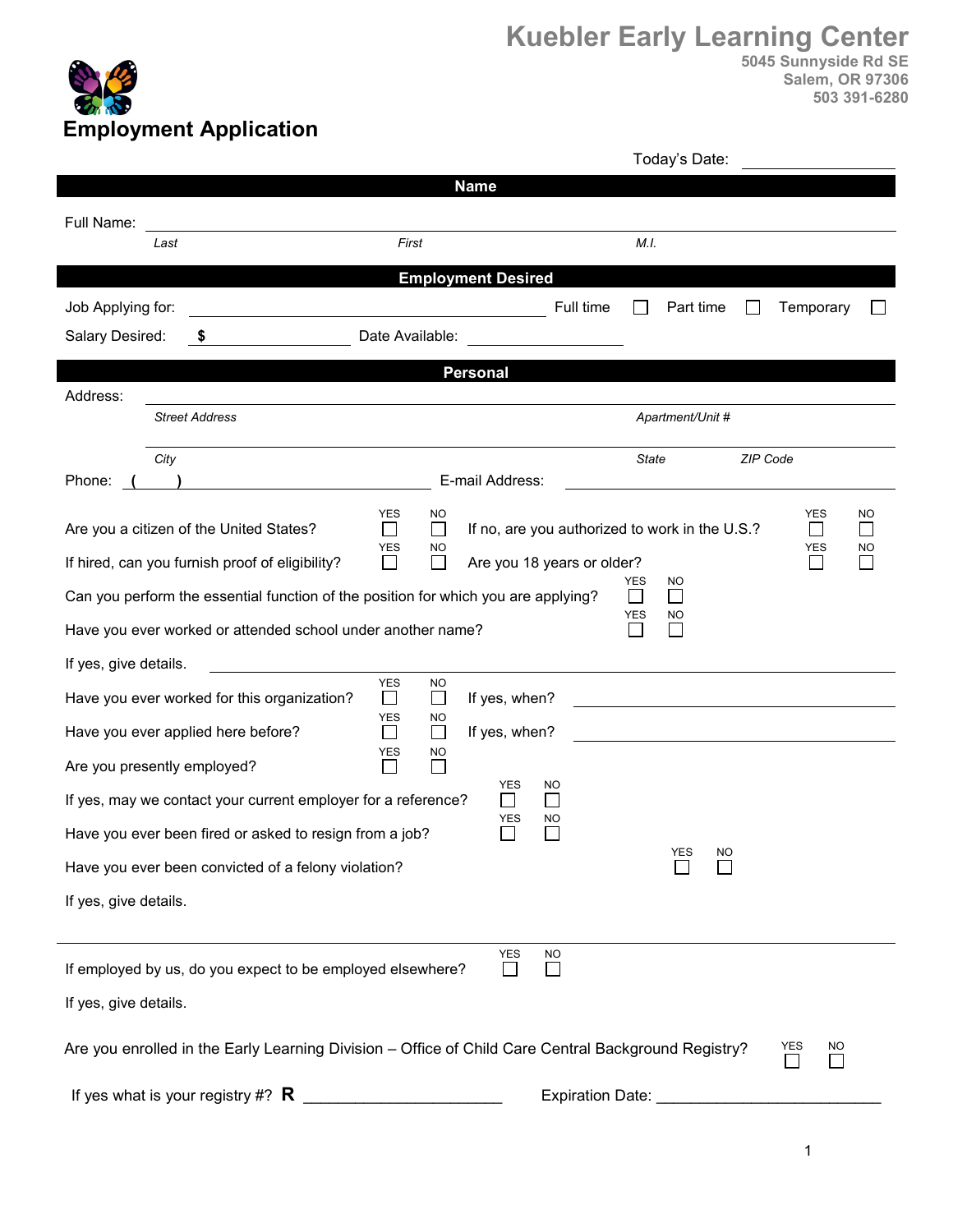| <b>Education</b>                                                                                                                                                                                                                                                                                                                                                                                                                                                                                              |                                                                                                                                                                                                                                      |  |  |  |
|---------------------------------------------------------------------------------------------------------------------------------------------------------------------------------------------------------------------------------------------------------------------------------------------------------------------------------------------------------------------------------------------------------------------------------------------------------------------------------------------------------------|--------------------------------------------------------------------------------------------------------------------------------------------------------------------------------------------------------------------------------------|--|--|--|
| High School or GED:<br><u> 1989 - Johann Barbara, martin amerikan basar da</u>                                                                                                                                                                                                                                                                                                                                                                                                                                |                                                                                                                                                                                                                                      |  |  |  |
| Did you graduate?<br>From:<br><u>and the state of the state of the state of the state of the state of the state of the state of the state of the state of the state of the state of the state of the state of the state of the state of the state of the state</u>                                                                                                                                                                                                                                            | <b>YES</b><br>NO.<br>$\Box$<br>$\mathcal{L}_{\mathcal{A}}$                                                                                                                                                                           |  |  |  |
| College or University:                                                                                                                                                                                                                                                                                                                                                                                                                                                                                        | Address:                                                                                                                                                                                                                             |  |  |  |
| $\overline{\phantom{a}}$ $\overline{\phantom{a}}$ $\overline{\phantom{a}}$ $\overline{\phantom{a}}$ $\overline{\phantom{a}}$ $\overline{\phantom{a}}$ $\overline{\phantom{a}}$ $\overline{\phantom{a}}$ $\overline{\phantom{a}}$ $\overline{\phantom{a}}$ $\overline{\phantom{a}}$ $\overline{\phantom{a}}$ $\overline{\phantom{a}}$ $\overline{\phantom{a}}$ $\overline{\phantom{a}}$ $\overline{\phantom{a}}$ $\overline{\phantom{a}}$ $\overline{\phantom{a}}$ $\overline{\$<br>From:<br>Did you graduate? | <b>YES</b><br><b>NO</b><br>$\perp$<br>$\perp$                                                                                                                                                                                        |  |  |  |
| <b>ECE/ Education credits?</b><br><u> 1989 - Andrea Angel, amerikansk politik (</u>                                                                                                                                                                                                                                                                                                                                                                                                                           | <b>OR Registry</b><br>Step (ORO)                                                                                                                                                                                                     |  |  |  |
| <b>Employment History</b>                                                                                                                                                                                                                                                                                                                                                                                                                                                                                     |                                                                                                                                                                                                                                      |  |  |  |
| Please list employers starting with the current or most recent.<br>A job offer may be contingent on acceptable references from employers.                                                                                                                                                                                                                                                                                                                                                                     |                                                                                                                                                                                                                                      |  |  |  |
|                                                                                                                                                                                                                                                                                                                                                                                                                                                                                                               | Phone: ( )                                                                                                                                                                                                                           |  |  |  |
| Address:                                                                                                                                                                                                                                                                                                                                                                                                                                                                                                      |                                                                                                                                                                                                                                      |  |  |  |
| <b>Street Address</b>                                                                                                                                                                                                                                                                                                                                                                                                                                                                                         | Apartment/Unit #                                                                                                                                                                                                                     |  |  |  |
| City                                                                                                                                                                                                                                                                                                                                                                                                                                                                                                          | ZIP Code<br>State                                                                                                                                                                                                                    |  |  |  |
|                                                                                                                                                                                                                                                                                                                                                                                                                                                                                                               | Title: <u>the contract of the contract of the contract of the contract of the contract of the contract of the contract of the contract of the contract of the contract of the contract of the contract of the contract of the co</u> |  |  |  |
| Phone: ( ) Email: 2008 Email: 2008 Email: 2008 Phone: 2008 Phone: 2008 Phone: 2008 Phone: 2008 Phone: 2008 Phone: 2008 Phone: 2008 Phone: 2008 Phone: 2008 Phone: 2008 Phone: 2008 Phone: 2008 Phone: 2008 Phone: 2008 Phone:                                                                                                                                                                                                                                                                                 |                                                                                                                                                                                                                                      |  |  |  |
| Job Title:                                                                                                                                                                                                                                                                                                                                                                                                                                                                                                    | Ending Salary: \$                                                                                                                                                                                                                    |  |  |  |
| Responsibilities:                                                                                                                                                                                                                                                                                                                                                                                                                                                                                             |                                                                                                                                                                                                                                      |  |  |  |
| <b>Example 2018</b> To: The Reason for Leaving: The Contract of The Contract of The Contract of The Contract of The Contract of The Contract of The Contract of The Contract of The Contract of The Contract of The Contract of The<br>From:                                                                                                                                                                                                                                                                  |                                                                                                                                                                                                                                      |  |  |  |
| <b>YES</b><br>NO.<br>May we contact your previous supervisor for a reference?                                                                                                                                                                                                                                                                                                                                                                                                                                 |                                                                                                                                                                                                                                      |  |  |  |
|                                                                                                                                                                                                                                                                                                                                                                                                                                                                                                               | Phone: ( )                                                                                                                                                                                                                           |  |  |  |
| Address:                                                                                                                                                                                                                                                                                                                                                                                                                                                                                                      |                                                                                                                                                                                                                                      |  |  |  |
| <b>Street Address</b>                                                                                                                                                                                                                                                                                                                                                                                                                                                                                         | Apartment/Unit #                                                                                                                                                                                                                     |  |  |  |
| City                                                                                                                                                                                                                                                                                                                                                                                                                                                                                                          | ZIP Code<br>State                                                                                                                                                                                                                    |  |  |  |
|                                                                                                                                                                                                                                                                                                                                                                                                                                                                                                               |                                                                                                                                                                                                                                      |  |  |  |
|                                                                                                                                                                                                                                                                                                                                                                                                                                                                                                               |                                                                                                                                                                                                                                      |  |  |  |
| Job Title:                                                                                                                                                                                                                                                                                                                                                                                                                                                                                                    | Ending Salary: \$                                                                                                                                                                                                                    |  |  |  |
| Responsibilities:                                                                                                                                                                                                                                                                                                                                                                                                                                                                                             |                                                                                                                                                                                                                                      |  |  |  |
| From:<br><b>Example 2</b> To:                                                                                                                                                                                                                                                                                                                                                                                                                                                                                 |                                                                                                                                                                                                                                      |  |  |  |
| <b>YES</b><br>NO.<br>May we contact your previous supervisor for a reference?<br>П.<br>$\perp$                                                                                                                                                                                                                                                                                                                                                                                                                |                                                                                                                                                                                                                                      |  |  |  |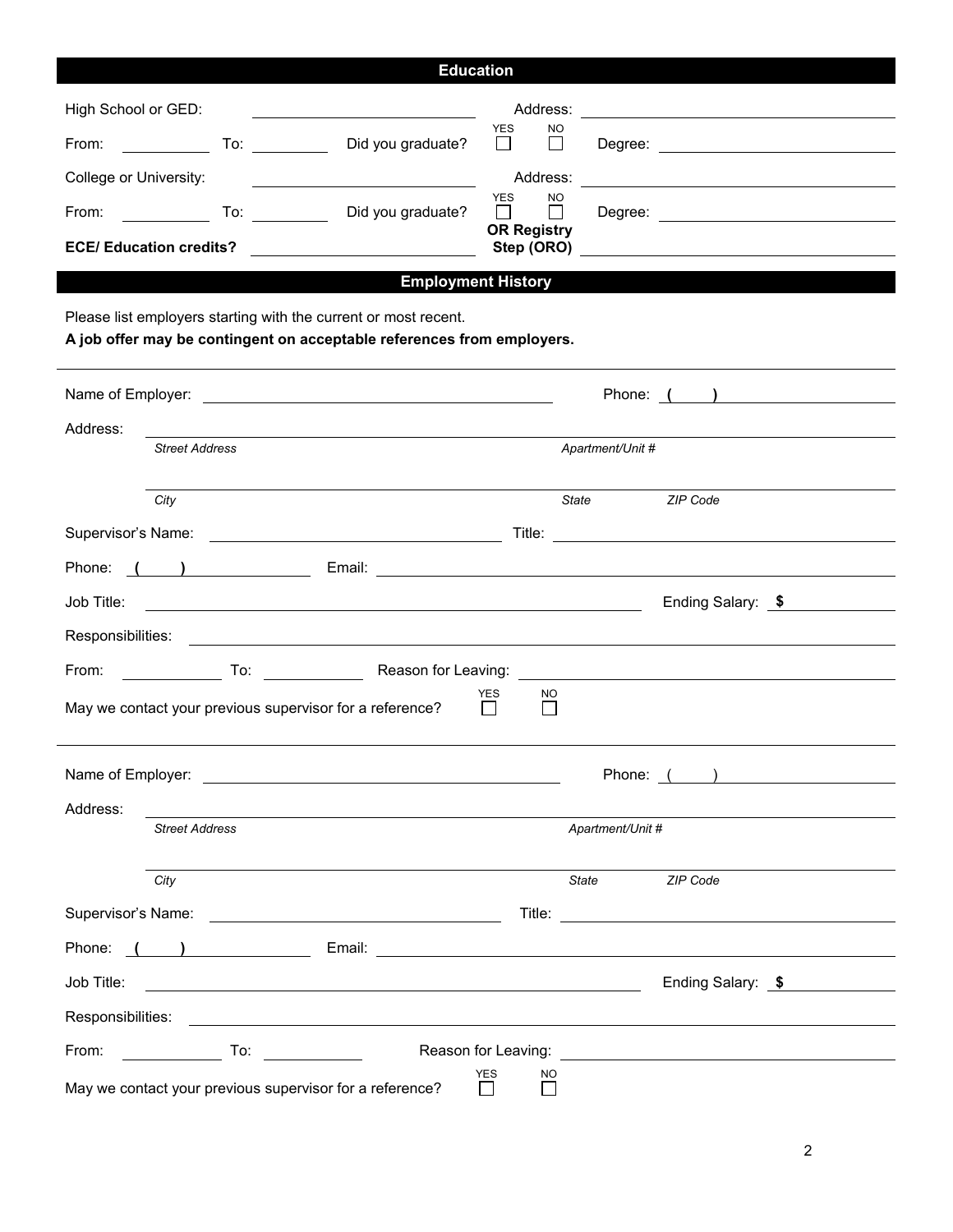|                                                                                                                                                                                                                                      | Phone: ( )                                                                                                                                                                                                                     |  |  |  |
|--------------------------------------------------------------------------------------------------------------------------------------------------------------------------------------------------------------------------------------|--------------------------------------------------------------------------------------------------------------------------------------------------------------------------------------------------------------------------------|--|--|--|
| Address:                                                                                                                                                                                                                             |                                                                                                                                                                                                                                |  |  |  |
| <b>Street Address</b>                                                                                                                                                                                                                | Apartment/Unit #                                                                                                                                                                                                               |  |  |  |
|                                                                                                                                                                                                                                      |                                                                                                                                                                                                                                |  |  |  |
| City                                                                                                                                                                                                                                 | State ZIP Code                                                                                                                                                                                                                 |  |  |  |
|                                                                                                                                                                                                                                      |                                                                                                                                                                                                                                |  |  |  |
| Phone: ( ) Email: 2008 Email: 2008 Email: 2008 Phone: 2008 Phone: 2008 Phone: 2008 Phone: 2008 Phone: 2008 Phone: 2008 Phone: 2008 Phone: 2008 Phone: 2008 Phone: 2008 Phone: 2008 Phone: 2008 Phone: 2008 Phone: 2008 Phone:        |                                                                                                                                                                                                                                |  |  |  |
| Job Title:<br><u> 1990 - Johann Stoff, amerikansk politiker (d. 1980)</u>                                                                                                                                                            | Ending Salary: \$                                                                                                                                                                                                              |  |  |  |
| Responsibilities:                                                                                                                                                                                                                    | <u> Andreas Andreas Andreas Andreas Andreas Andreas Andreas Andreas Andreas Andreas Andreas Andreas Andreas Andr</u>                                                                                                           |  |  |  |
|                                                                                                                                                                                                                                      |                                                                                                                                                                                                                                |  |  |  |
| <b>YES</b><br>NO.<br>May we contact your previous supervisor for a reference?<br>$\Box$                                                                                                                                              |                                                                                                                                                                                                                                |  |  |  |
| Gaps in Employment: <u>example and contract and contract and contract and contract and contract and contract and contract and contract and contract and contract and contract and contract and contract and contract and contrac</u> |                                                                                                                                                                                                                                |  |  |  |
|                                                                                                                                                                                                                                      |                                                                                                                                                                                                                                |  |  |  |
| <b>Volunteer Activities and Professional Memberships</b>                                                                                                                                                                             |                                                                                                                                                                                                                                |  |  |  |
| Organization Name:<br><u> 1989 - Johann John Stein, markin fan it ferstjer fan it ferstjer fan it ferstjer fan it ferstjer fan it fers</u>                                                                                           | Title: Title: Title: The Communication of the Communication of the Communication of the Communication of the Communication of the Communication of the Communication of the Communication of the Communication of the Communic |  |  |  |
|                                                                                                                                                                                                                                      | Years Active: <u>____________</u>                                                                                                                                                                                              |  |  |  |
| Organization Name: <u>contract and contract and contract and contract and contract of the contract of the contract of the contract of the contract of the contract of the contract of the contract of the contract of the contra</u> | Title: The contract of the contract of the contract of the contract of the contract of the contract of the contract of the contract of the contract of the contract of the contract of the contract of the contract of the con |  |  |  |
| Responsibilities:                                                                                                                                                                                                                    | Years Active: <b>Active</b>                                                                                                                                                                                                    |  |  |  |

 $\overline{\phantom{a}}$ 

## **Summarize your skills or qualifications:**